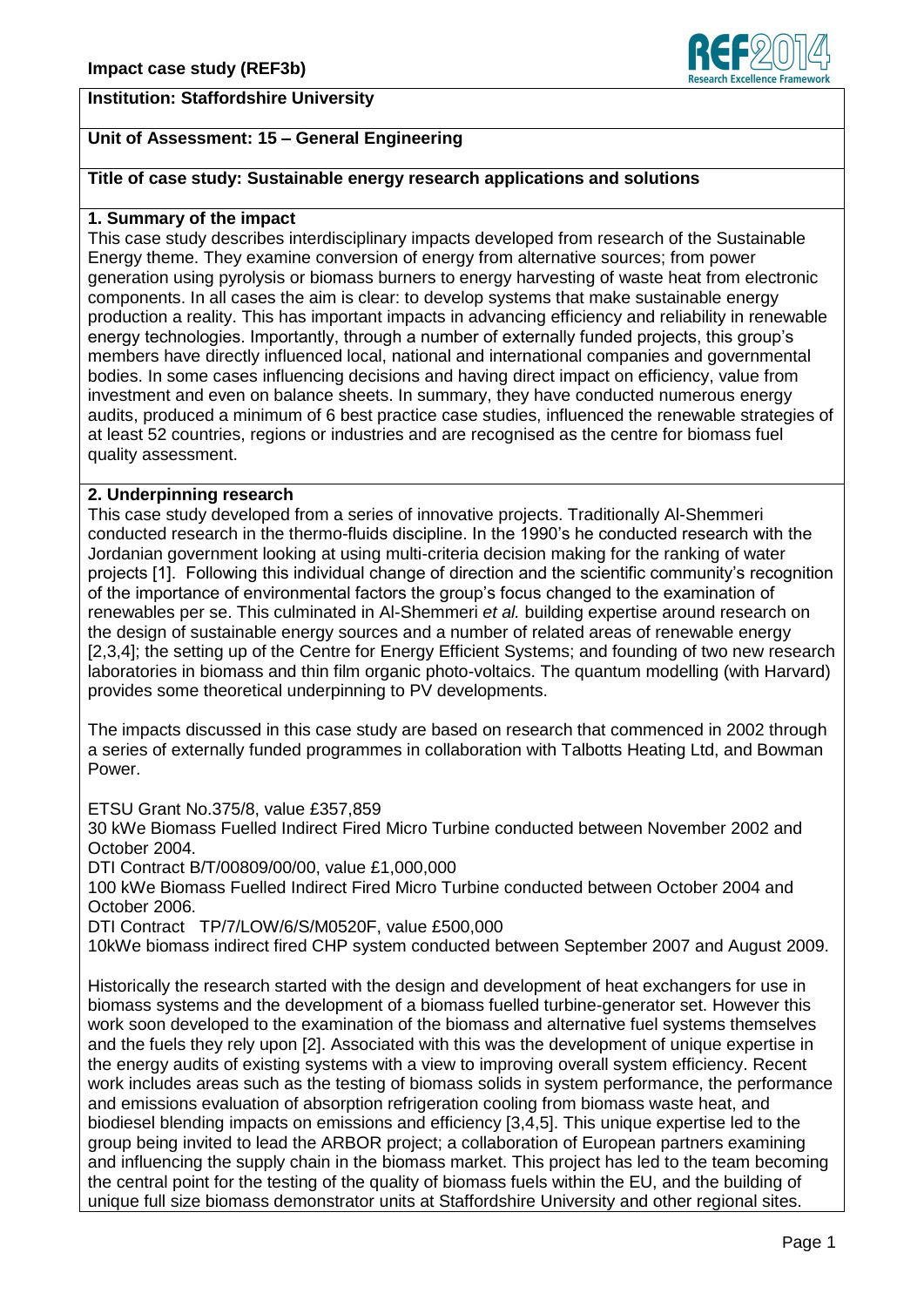# **Impact case study (REF3b)**



Members of this team have supported externally funded cross-university projects; these have been targeted at spreading the economic benefits message of renewables to European member states, regions and, more recently, to specific communities such as Senior Citizens.

Parallel work has focused on wind energy and rotating machine design to minimise energy loss. Current work also covers energy harvesting using thermoelectric technology and the development of new thermoelectric materials (including novel organic semiconductor PV systems in the new AWM sponsored Thin Film Laboratory) [6], and novel device structures. This area of research crosses boundaries with that in medical engineering.

### **3. References to the research**

1. Al-Kloub, B., Al-Shemmeri, T., & Pearman, A. (1997). The role of weights in multi-criteria decision aid, and the ranking of water projects in Jordan. *European Journal of Operational Research*, *99*(2), 278-288.

2. Al-Shemmeri, T.T. and Oberweis, S. (2011) Correlation of the NOx emission and exhaust gas temperature for biodiesel, *Applied Thermal Engineering*, 31, 1682-1688.

3. Oberweis, S. and Al-Shemmeri, T.T. (2012) Emissions and performance from a biomass boiler for different solid biomass fuels, *International Journal of Renewable Energy Technology*, 3(4), 323– 340.

4. Oberweis, S., Al-Shemmeri, T.T. (2011) Emissions and Performance of a Stationary Diesel Engine run on Biodiesel Blends, *International Journal of Oil, Gas and Coal Technology*, 4(4), 375- 386.

5. OBERWEIS, Sacha and AL-SHEMMERI, Tarik (2009) *Design of a 20kW Biomass Heat Generator: CFD Modelling and Dissociation.* VDM, Saarbruecken (Germany). ISBN 978-3-639- 15922-6

6. Oklobia, O and Shafai TS (2013). A quantitative study of the formation of PCBM clusters upon thermal annealing of P3HT/PCBM bulk heterojunction solar cell. *Journal of Applied Physics*.

#### **4. Details of the impact Economic impacts**

- Over the previous five years, this group's research has led to improved performance and the development of new technologies for business (e.g GDM Rugeley; Woodwaste, Stafford; and ALSTHOM) [1-10].
- Research expertise has been central in securing and leading an INTERREG IVB biomass  $\bullet$ for energy project (Accelerating Renewable Energies through Valorisation of Biogenic Organic Raw Materials - ARBOR) [1,4,5]: a partnership of thirteen organisations [1,4,5] in Belgium, Germany, Ireland, Luxembourg, and the Netherlands. Its aim: to accelerate the sustainable development and use of biomass in the region in order to facilitate the achievement of EU 2020 energy objective related to the introduction of renewable energy sources and their utilisation.
- One of the main impacts is the development of 5 industrial scale demonstrator units (UK,  $\bullet$ UK, NL, NL, BE circa €3million) whose designs are influenced, heavily, by this group; but which in turn will heavily influence the EU biomass industry [1].

Working closely with innovative energy businesses, research led guidance to bodies such as small leisure centres to governments [1-10] has been provided or conducted.

The research group conducts biomass fuel quality testing for European industry and government bodies (circa 100 batches per annum) [1,4,5].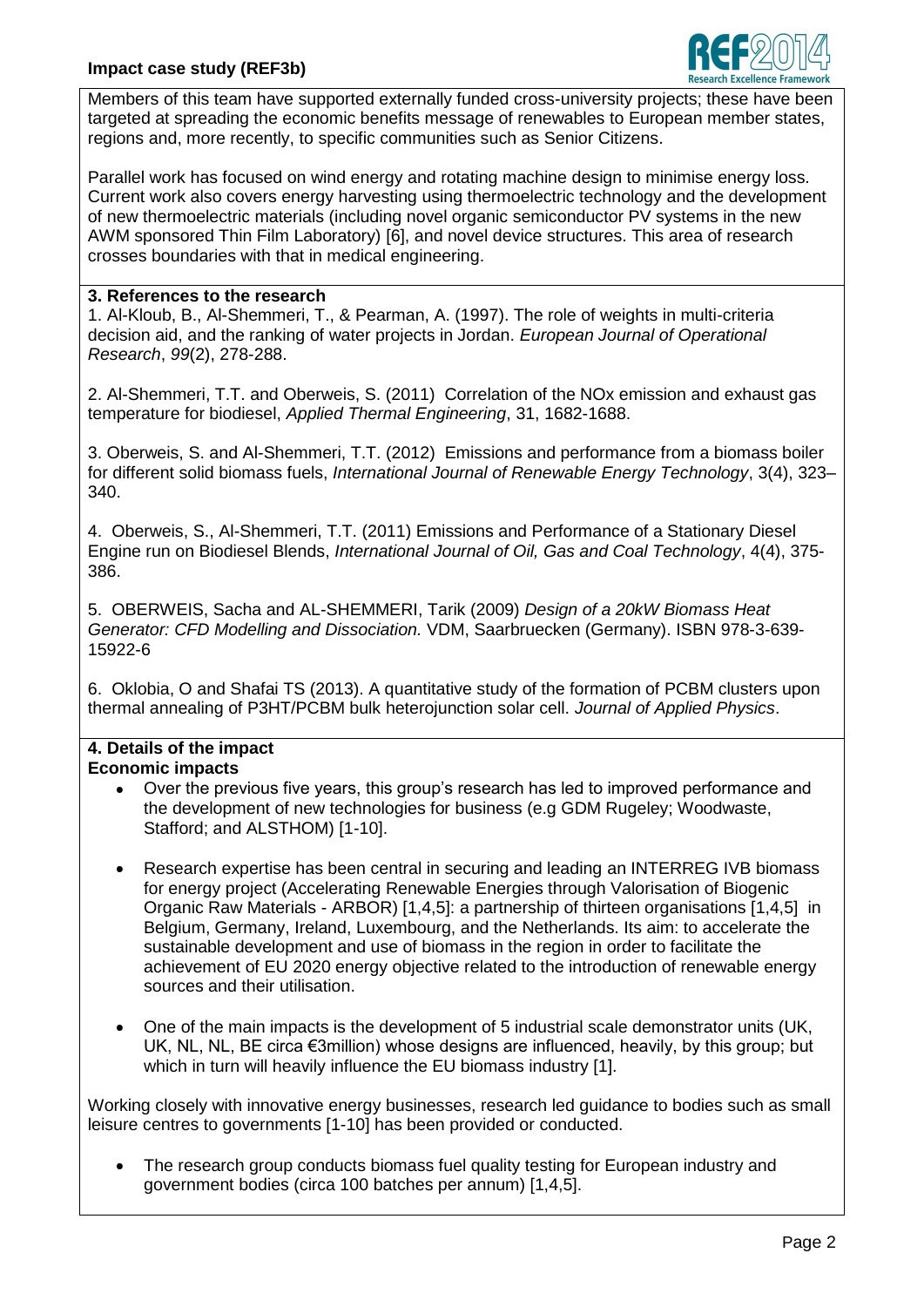

The technical knowledge and experience has been recognised by the EU with the newly formed European Centre of Excellence for Biomass [1].

To date several institutions have taken their advice and have changed practice or have invested in new facilities for example Eccleshall Biomass [2], Agripellets [1,3], and Staffordshire County Council.

- Directly this group has influenced the products of 14 regional and international industries: Four Ashes, Agripellets, Eccleshall biomass, Green bio-diesel, Talbott Energy, wood waste Stafford, Lower Reule Bioenergy, GDM, Institute for Future Energy Systems (DE), Inagro (Be), Zero Head Turbine (UK), BioGas hub (NL), Agri-Park (NL), Short Rotation Coppice (BE) [1,2,3,4,5,6,7,8].
- The work conducted by this group has influenced the work of other researchers; to date 29  $\bullet$ publications have been produced [9].
- The research has been cited in over 47 other publications.

## **Impacts on public policy and services**

- Members of CEES are providing the Secretariat for the Energy and Environmental Technologies Cluster [7] as well as academic representation on the National Physical Laboratory Thermoelectric Materials Industrial Advisory Group.
- 79 scientists, engineers and politicians (including the Egyptian Under-Minister for energy)  $\bullet$ trained in Energy Auditing and Renewable Energy Strategies [7]
- $\bullet$  6 country's MEPs and  $[1,2,3,4,5,7,8]$ ;
- 4UK and 3 EU local authorities/regions have received training and advice [3,4,5,7,8];
- This group has also provided technical tendering support in the area of renewable energy  $\bullet$ councils and authorities in Staffordshire.

## **Impacts on society, culture and creativity**

- The research team have provided training for countries as well as local regions; notably including advising the local MP (the then Parliamentary Under Secretary of State in the Department for Energy and Climate Change), and the Egyptian Under Minister for Energy [8].
- Pre 2008 they were senior advisors for founding of Stafford SRB  $\bullet$
- Beginners guide to renewable energy practice [2,6,7,8]

## **Impacts on Health**

- Learning guides have been developed for Senior Citizens [6]
- Working with social care groups for renewable energy updating [6]
- Senior Engagement in the Green Economy –SEE Green, c €400k [6] (Grundtvig, Lifelong Learning Programme), aimed to improve the knowledge of energy efficiency practice and schemes amongst Europe's senior citizens;

## **Impacts on practitioners and professional services**

- A new handbook for energy audits has been published by J Wiley & Sons Ltd [9].
- Directly influenced universities, for example: UCD Dublin, Harper Adams, Aston, Swansea, NL, Gent (BE), Saarland (DE) [3,4,5,6,7,8,9].

The research is interdisciplinary and several cross-university projects use the expertise of this group.

This group supports RESCO (Renewable Energy Supply Chain Opportunities managed by  $\bullet$ the University's IESR), an ex-poste evaluation of the project has shown that it successfully provided a forum for helping business to develop and change their relationship with renewable energy opportunities [3].